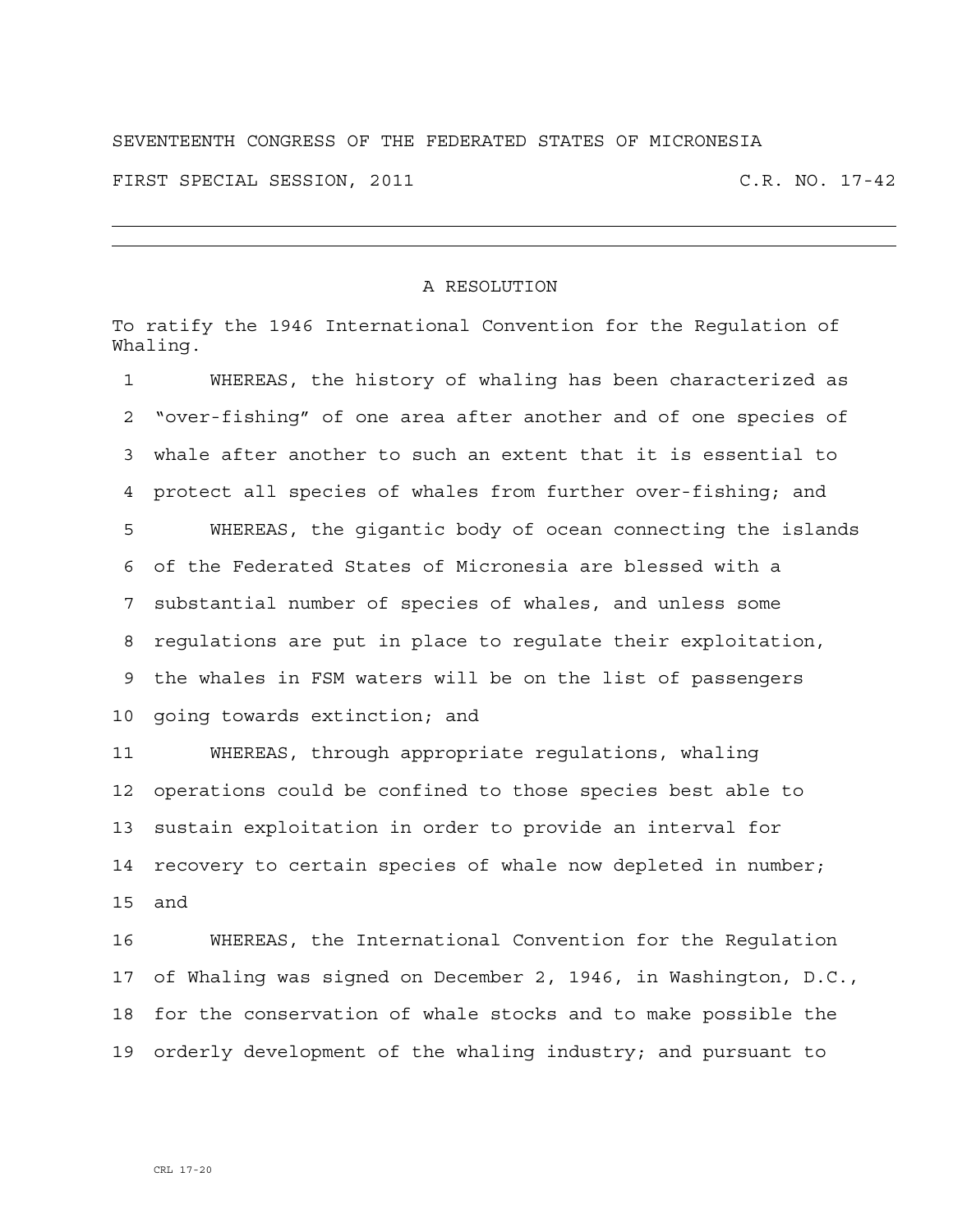1 that Convention an International Whaling Commission was 2 created; and

3 WHEREAS, that Commission encourages, coordinates and 4 funds whale research, publishes the results of scientific 5 research, and promotes studies into related matters such as 6 humaneness of the killing operations; and

7 WHEREAS, membership in the Commission is open to any 8 country in the World that formally ratifies the 1946 9 Convention; each member country is represented by a 10 Commissioner, who is assisted by experts and advisers; and the 11 chairperson and vice chairperson of the Commission, who serve 12 for a three year term and are elected from among the 13 Commissioners; and

14 WHEREAS, the benefits to be derived from ratifying the 15 1946 Convention on the Regulation of Whaling outweigh any 16 possible detriment that may arise therefrom; now, therefore,

17 BE IT RESOLVED by the Seventeenth Congress of the 18 Federated States of Micronesia, First Special Session, 2011, 19 that Congress hereby ratifies the 1946 International Convention 20 on the Regulation of Whaling; and

- 21
- 22
- 23
- 24
- 25